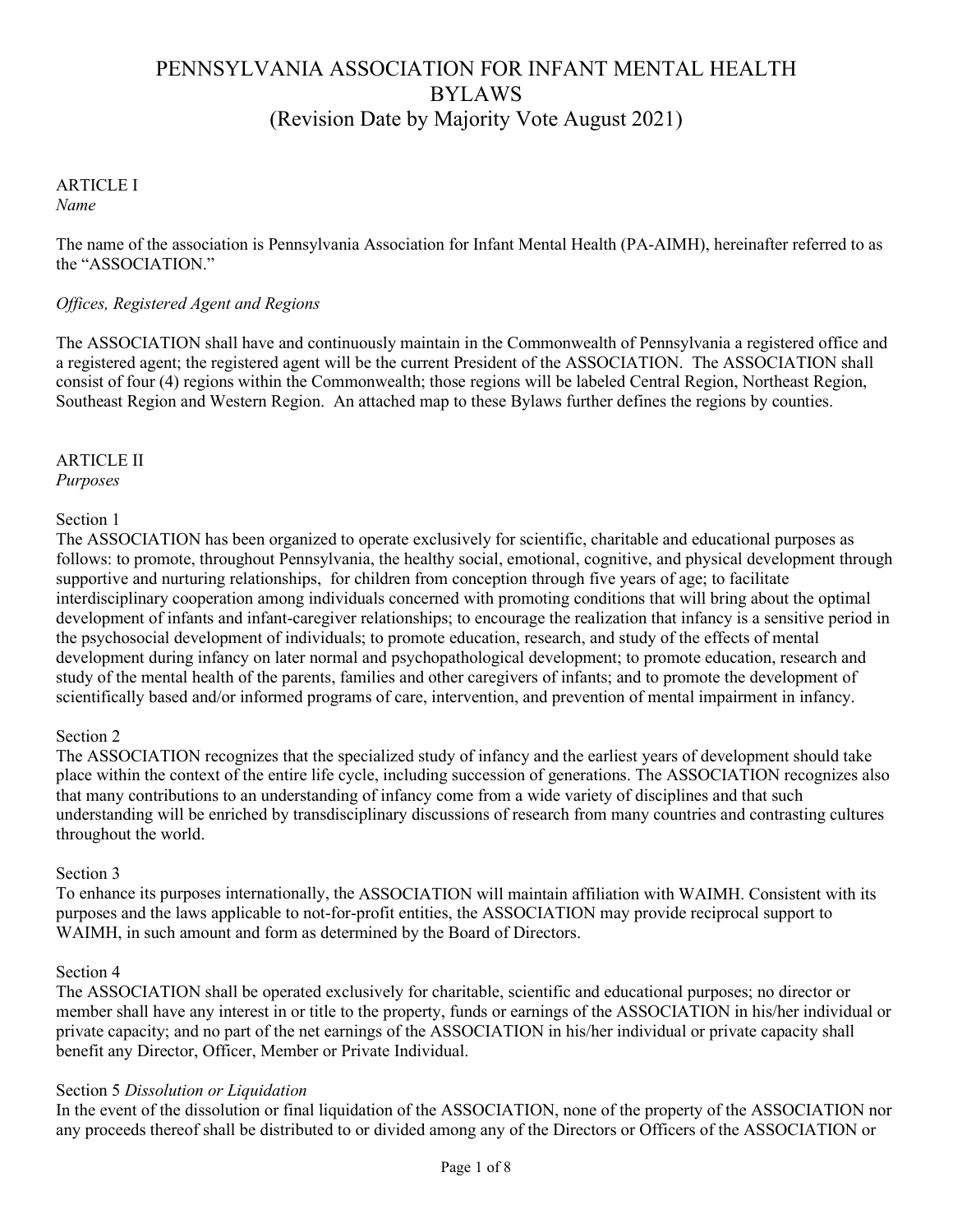inure to the benefit of any individual. After all liabilities and obligations of the ASSOCIATION have been paid, or adequate provisions made therefore, all remaining property and assets of the ASSOCIATION shall be remanded to the World Association for Infant Mental Health.

ARTICLE III *Membership*

#### Section 1 *Eligibility*

The Membership of the ASSOCIATION shall be composed of individuals interested in improving the mental health of infants and families. Members shall be organized into the following categories of membership with the voting rights prescribed herein.

- (a) Regular Membership: Any individual who supports the purposes of the ASSOCIATION and who has paid membership dues for the applicable fiscal year in accordance with this Article shall be a Regular Member of the ASSOCIATION. Each regular member shall be entitled to one (1) vote on all matters presented to the membership for vote. This may be a state or international membership.
- (b) Student Membership: Any individual enrolled in a degree program related to the field of infant mental health and/or infant or child development and who has paid dues for the applicable fiscal year in accordance with this Article shall be a Student Member. Each Student Member shall be entitled to one (1) vote on all matters presented to the membership for vote.
- (c) Parent Membership: Any individual serving as a parent/legal guardian to an infant (conception through age 5) and who supports the purposes of the ASSOCIATION. Each Parent Member shall be entitled to one (1) vote on all matters presented to the membership for vote.
- (d) Agency Membership: Any agency who supports the purposes of the ASSOCIATION, and whose educational and vocational credentials demonstrate scientific and vocational expertise in the field of infancy or in any discipline relating to infant mental health and who has paid membership dues for the applicable fiscal year in accordance with this Article shall be an Agency Member of the ASSOCIATION. Agency Membership will entitle agency members special accommodation for trainings as available, and/or agency exposure through displays, editorial space or advertisements as available.

## Section 2 *Annual Membership Meeting*

The annual meeting of the membership shall be held on such date at such place and hour as the President or Board of Directors shall determine; whenever possible this will be at the Annual Conference of the ASSOCIATION. Business to be conducted at the annual meeting shall include, without limitation, reports of the financial condition and operations of the ASSOCIATION, an announcement regarding the results of ballot elections of Directors, and such other business as may come before the meeting.

## Section 3 *Special Membership Meetings*

Special meetings of the membership shall be held at the call of the President of the ASSOCIATION at such place, date, and hour as the President shall determine. The President shall call a special meeting upon the written request of onefourth (1/4) of the Board of Directors. No business other than that stated in the notice of the meeting may be conducted at any special meeting.

#### Section 4 *Meeting Notices*

Notice of each meeting of the membership shall be mailed or emailed to each member at the member's last address as it appears on the records of the ASSOCIATION not less than ten (10) nor more than sixty (60) days prior to the meeting. Notice of any meeting may be waived in writing before or after the meeting. Attendance at any meeting constitutes waiver of notice of the meeting, except where the member attends a meeting for the express purpose of objecting, at the beginning of the meeting, to the transaction of any business because the meeting is not lawfully called or convened.

## Section 5 *Quorum*

The vote of a majority of those present and voting at a meeting shall be sufficient for the transaction of business. Directors shall be elected by a plurality of the votes cast at an election. Any matter which could be presented for a vote at a meeting may be presented for consideration of the members by ballot or proxy.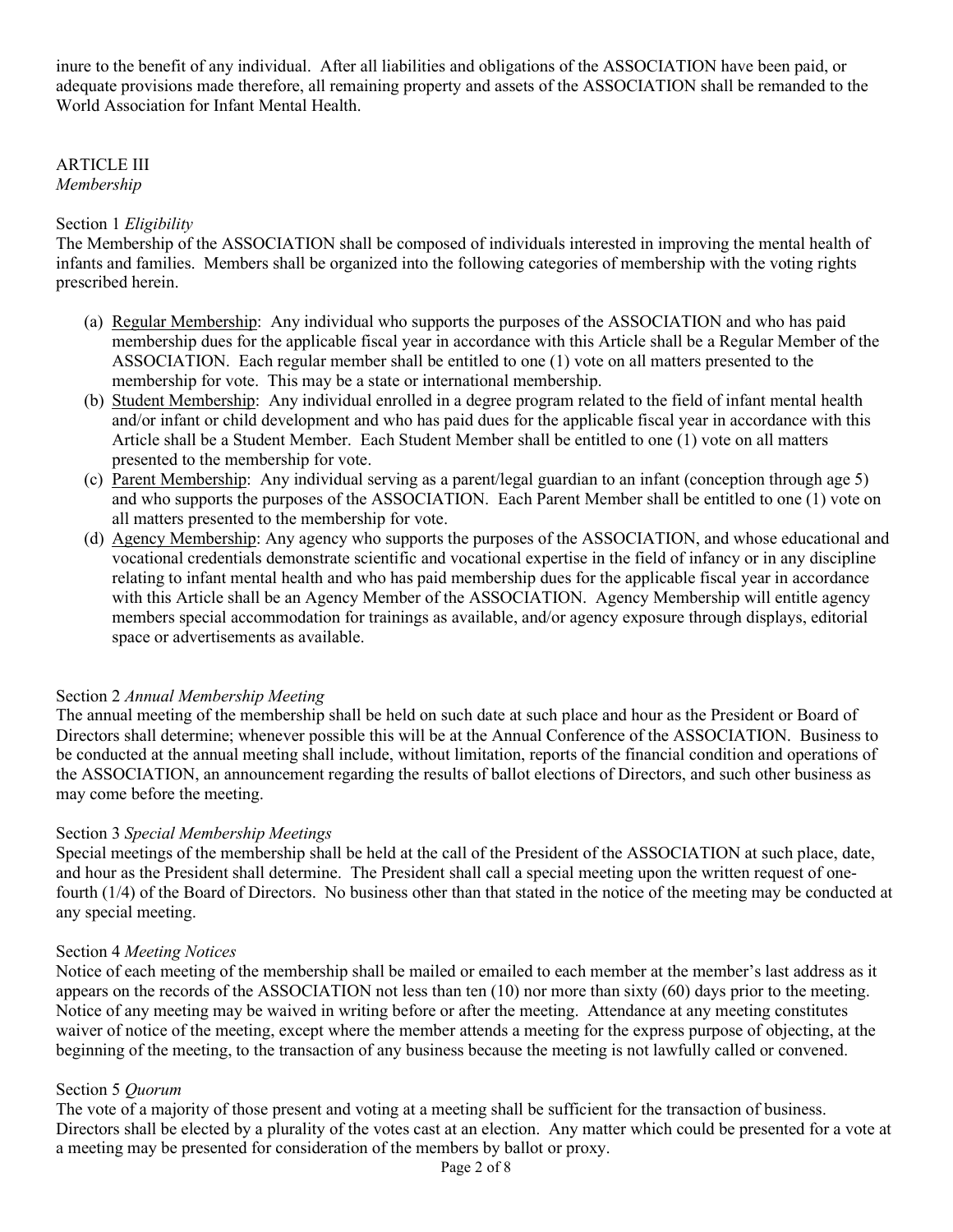## Section 6 *Parliamentary Rules*

The usual parliamentary rules as laid down in Roberts' "Rules of Order" shall govern all deliberations when not in conflict with these Bylaws.

#### Section 7 *Dues*

The Board of Directors shall establish the amount of membership dues which shall be paid annually by Regular Members. Dues shall be paid by all members, regardless of membership category by January 1 of each calendar year. The Treasurer of the ASSOCIATION shall be responsible for collecting membership dues in accordance with a method devised by the Board of Directors. The Board may offer membership scholarships at its discretion.

#### Section 8 *Resignation/Termination*

Membership in the ASSOCIATION shall terminate:

- (a) Automatically for any member who fails to pay applicable membership dues in fully by March 1 of each calendar year or such other date determined by the Board of Directors of which members have adequate notice, provided that, membership may be reinstated upon full payment of all dues; or
- (b) Automatically upon the death or resignation of a member.

#### ARTICLE IV *Board of Directors*

#### Section 1 *Qualifications*

(a) The Voting members of the Board shall consist of up to thirteen (13) elected Directors who are Regular Members of the ASSOCIATION; and at least five of which shall be members of the World Association for Infant Mental Health. In addition the Board Members must either reside in the Commonwealth of PA and/or be primarily employed in the Commonwealth of PA. The voting members of the Board will also include up to one (1) Regional Representative from each of the four regions in the Commonwealth of PA. The remaining members of the Board will be made up of five officers and four members at large. Agency Membership can be represented on the Board by only one individual.

## Section 2 *General Powers of the Board of Directors*

The Policy-making powers of the ASSOCIATION shall be vested in the Board, which shall have charge, control, and management of the policies, property, affairs, and funds of the ASSOCIATION and shall alone determine compliance with the ASSOCIATION's stated purposes; shall fill vacancies among the Officers who are appointed by the Board; and shall have the power and authority to do and perform all acts or functions not inconsistent with these Bylaws or the ASSOCIATION's purposes.

#### Section 3 *Election*

The Board of Directors shall be elected by the voting members of the ASSOCIATION based on a slate of candidates prepared by the Nominating Committee. All elected Directors shall hold office for a term of two (2) years or until their successors have been appointed and qualified. Terms shall be staggered so that approximately one-third of the voting Directors are elected each year. A Director may serve up to two (2) consecutive terms and may return to serve any number of non-consecutive terms. The Board will develop policies and procedures to identify and address potential conflicts of interest.

#### Section 4 *Resignation or Removal*

A Director may resign form the Board of Directors at any time, by written notice to the Board. The Board of Directors may remove any Director from office at any time, with or without cause upon the affirmative vote of two-thirds (2/3) of the Directors entitled to vote. Notice shall be deemed to be given when deposited in the United States mail in a sealed, properly addressed envelope, first class, postage paid.

Section 5 *Vacancies*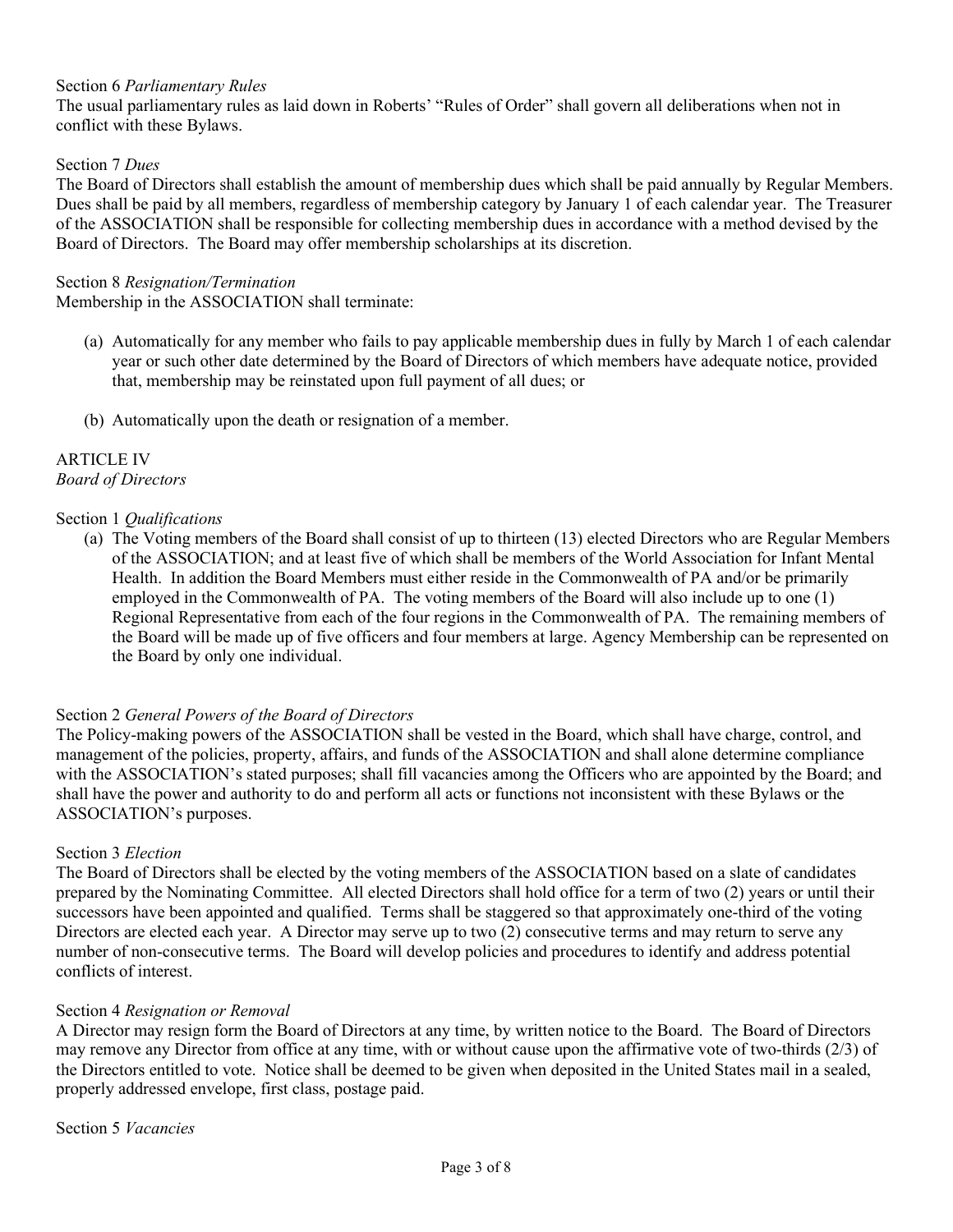A vacancy in the office of Director due to death, resignation, or other cause may, but need not be, filled by the Board of Directors. A Director appointed to fill a vacancy shall serve for the unexpired portion of the term.

## Section 6 *Regular Board Meetings*

The Board of Directors shall hold not fewer than two (2) regular meetings during the calendar year. Regular meetings shall be held on such dates and hours and at such places as the President shall determine. The earliest feasible regular meeting after the beginning of the fiscal year shall serve as the annual meeting of the Board of Directors. Business to be conducted at the annual meeting shall include approval of an annual budget for the ASSOCIATION, election of officers, and may include reports of the financial condition and operation of the ASSOCIATION and such other business as may come before the meeting.

## Section 7 *Special Board Meetings*

Special meetings of the Board of Directors may be called by the President, two-thirds (2/3) vote of the membership, or upon written request of one-third (1/3) of the members of the Board of Directors.

## Section 8 *Notice of Board Meetings*

Written notice of regular meetings of the Board shall be mailed by first class mail or via email or to each Director at least ten (10) days before the date of the meeting. If mailed, such notice shall be deemed to be delivered when deposited in the United States mail in a sealed, properly addressed envelope, first class, postage prepaid. Written notice of special meetings of the Board shall be given ten (10) days before the date of the meeting. That notice shall state generally the nature of the business to be taken up at the meeting.

#### Section 9 *Action without Meeting*

Any action required or permitted to be taken at a meeting of the Board of Directors or Executive Committee may be taken without a meeting if consent in writing, setting forth the action so taken, shall be signed by all the Directors or Committee Members. The written consents described in this Section may be given via facsimile.

#### Section 10 *Electronic Participation*

Directors may participate in and act at any meeting of the Board of Directors by means of conference telephone or similar communications equipment if all persons participating in the meeting can hear each other simultaneously. Participation in such a meeting shall constitute presence in person at the meeting.

## Section 11 *Quorum*

For all meetings of the Board of Directors (other than for action taken by unanimous written consent), a quorum of the Board shall consist of at fifty (50) percent of all voting Directors. The act of a majority of Directors present in person at a meeting at which a quorum is present shall be the action of the Board of Directors, except as a larger vote may be required by the laws of the State of Pennsylvania.

#### Section 12 *Compensation*

Directors shall receive no compensation for their services on the Board of Directors. The preceding shall not, however, prevent the ASSOCIATION from purchasing insurance as provided in these Bylaws nor shall it prevent the Board of Directors from providing reasonable compensation to a Director for services which are beyond the scope of his or her duties as Director or from reimbursing any Director for expenses actually and necessarily incurred in the performance of his or her duties as a Director.

ARTICLE V *Officers*

#### Section 1 *Officers*

The Officers of the ASSOCIATION and the Board shall be an Immediate Past President, President, Vice President, Secretary, and Treasurer. These Officers shall be selected from the Board of Directors. The Officers shall be members of the World Association for Infant Mental Health.

Section 2 *Election*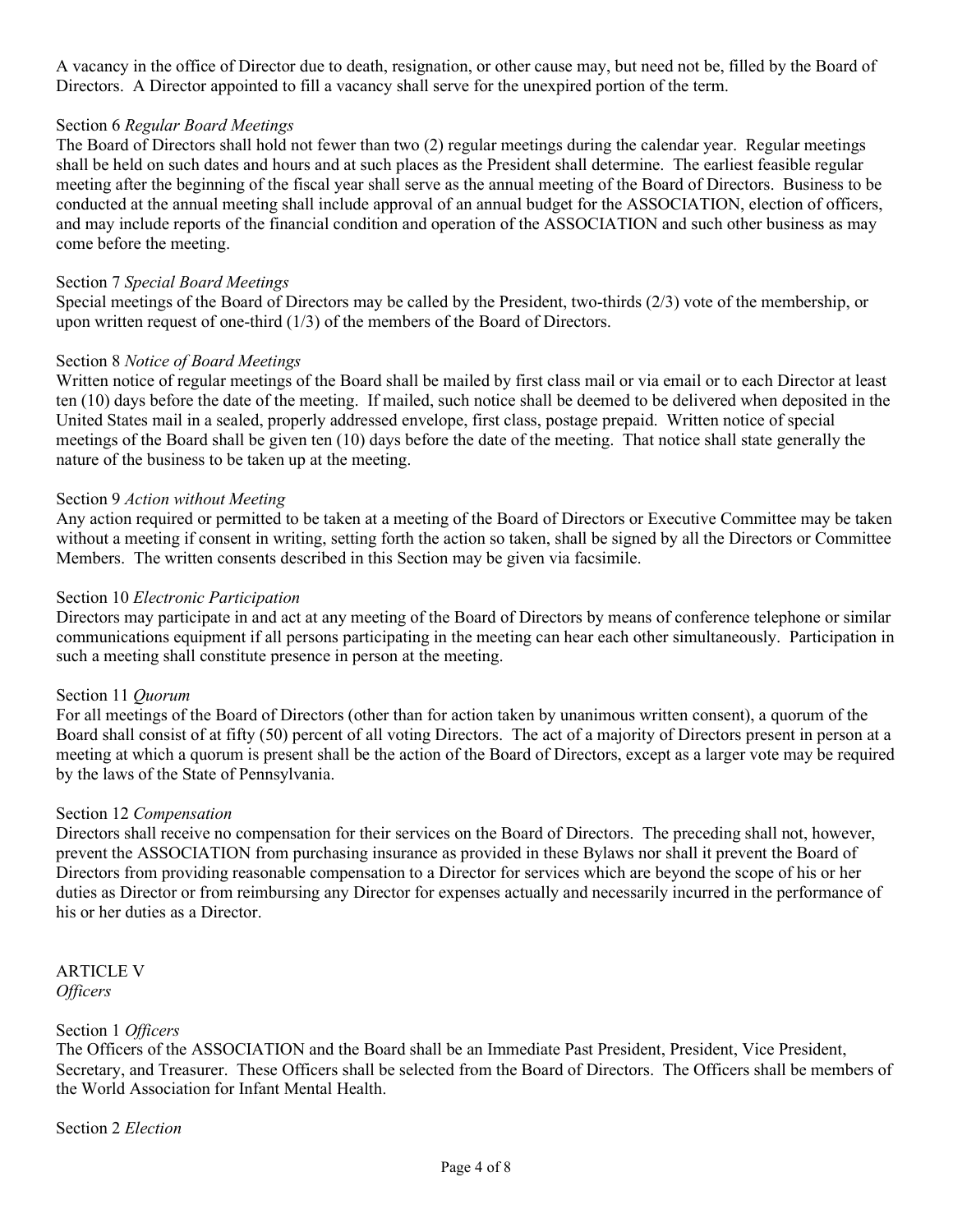All Officers shall be elected by the Board of Directors at the first Board meeting following the annual membership meeting and shall take office at that time. All Officers shall hold office for a term of two (2) year, and may serve up to two (2) consecutive terms. An Officer may return to serve any number of non-consecutive terms. The Board will develop policies and procedures to identify and address potential conflicts of interest.

## Section 3 *Resignation/Removal*

The Board of Directors of the ASSOCIATION, upon the vote of two-thirds (2/3) of the members of the Board at any duly called and convened Board meeting, may remove an Officer of the ASSOCIATION with or without cause at any time when such removal would be in the best interests of the ASSOCIATION. In the event of the death, resignation, removal, or other inability to serve of any officer, the Board of Directors shall appoint a successor who shall serve until the expiration of the normal term of such Officer or until his or her successor shall be elected, except that in the event of a vacancy in the office of President, the Vice President shall serve as the acting President of the ASSOCIATION for the remainder of that term of office.

#### Section 4 *President*

The President shall be the Chief Executive Officer of the ASSOCIATION, shall preside at all meetings of the membership and the Board of Directors, shall be the direct executive representative of the Board of Directors in the management of the ASSOCIATION, shall officially represent the ASSOCIATION in all dealings with the public, and shall have all such other duties and authority which such position would customarily require.

#### Section 5 *Vice President*

The Vice President shall chair the nominating committee and have such duties as determined from time to time by the Board of Directors or the President. The Vice President shall perform the duties of the President in the President's absence.

#### Section 6 *Secretary*

The Secretary shall act as secretary of the ASSOCIATION and the Board of Directors; shall assure that appropriate notices or waivers of notice are sent regarding meetings of the Board of Directors; shall assure that an official record of minutes, reports, and other materials of the ASSOCIATION are maintained; shall be responsible for the reporting of adequate records of all meetings of the Board of Directors; and shall perform such other duties as may be requested by the Board from time to time.

## Section 7 *Treasurer*

The Treasurer shall have custody and control of all funds of the ASSOCIATION and shall have such duties as are customarily performed by or required of ASSOCIATION treasurers, including giving a bond when requested by the Board of Directors. He or she shall ensure that a true and accurate accounting of the financial transactions of the ASSOCIATION is made periodically, that reports of such transactions are presented to the Board of Directors, and that all accounts payable are presented to such representatives as the Board may designate for authorization of payment. The Board of Directors shall arrange for the financial records of the ASSOCIATION to be reviewed by a certified public accountant promptly after the end of the fiscal year and at any time when the elected Treasurer resigns or is removed from office, if such an event does not coincide with the end of the fiscal year.

#### Section 8 *Immediate Past President*

The Immediate Past President will serve as an advisor to the newly elected President and Board of Directors. In the event the Immediate Past President is unable to serve the former Past President maybe asked to serve in this capacity by the Board of Directors.

ARTICLE VI *Committees of the Board of Directors*

## Section 1 *Committees*

The Executive Committee will be comprised of the five (5) officers of the ASSOCIATION and may as such, along with the Board of Directors, establish other standing committees identified in Article VI Section 2 of these Bylaws as well as such ad hoc or special committees from time to time as it shall deem appropriate to conduct the activities of the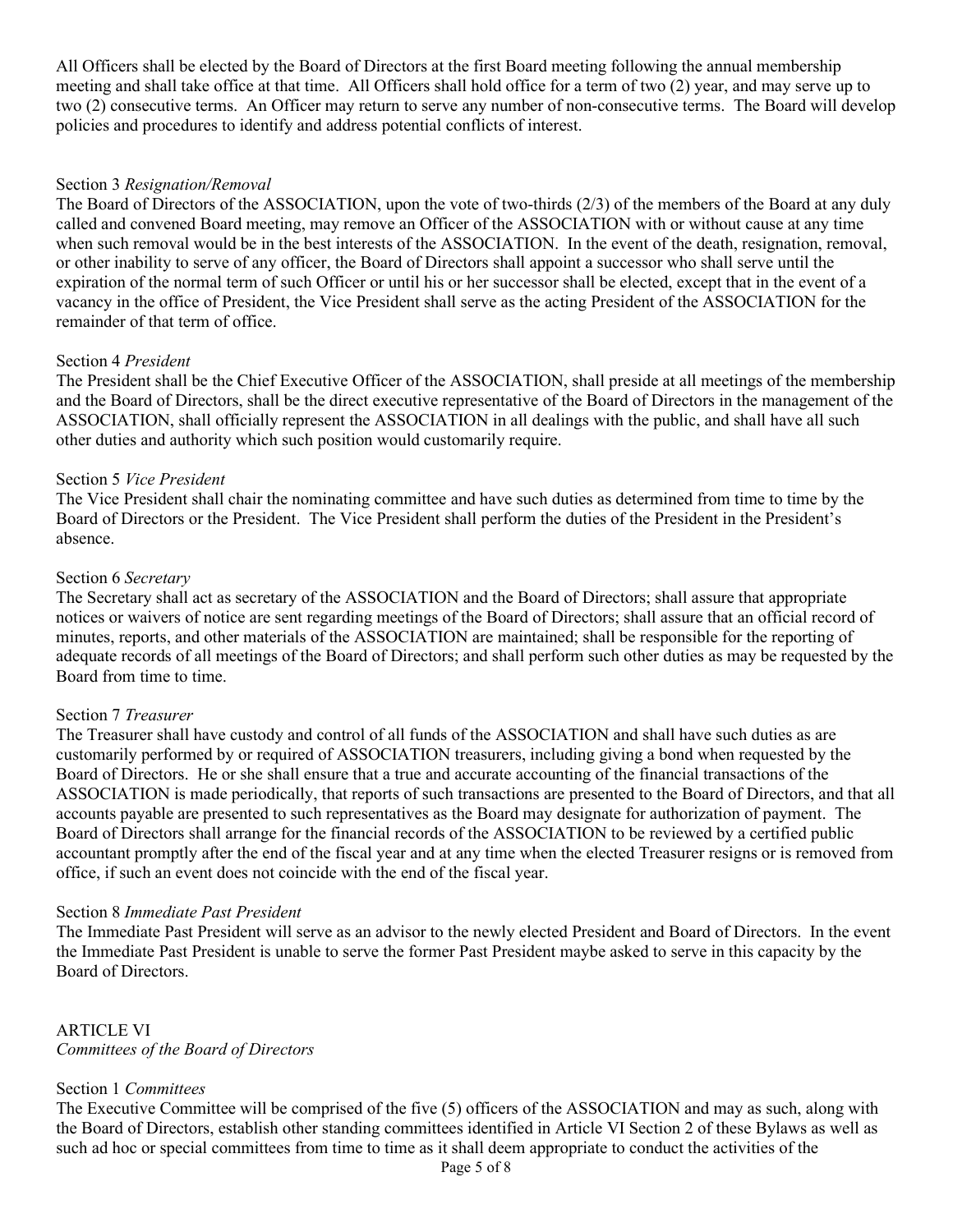ASSOCIATION. The Board shall define the powers and responsibilities of such committees except that no committee may be created to perform the functions of a standing committee without the consent of the standing committee, and each non-standing committee shall disband upon completion of the work for which it was created.

#### Section 2 *Standing Committees*

The Board shall establish a Nominating Committee, Bylaws Committee and a Membership Committee which shall have the duties and responsibilities described herein or by Board resolution.

- (a) Executive Committee: The Executive Committee will consist of the five (5) officers of the ASSOCIATION and such additional members of the Board of Directors as the Board may determine from time to time. The Executive Committee may exercise all powers of the Board of Directors (within the limits prescribed by law) or may have such specific powers and responsibilities as determined by the Board of Directors. The President shall act as Chairperson of the Executive Committee. Individuals who are neither Directors nor members may participate in Executive Committee meetings upon the invitation of the Chairperson.
- (b) Nominating Committee: The Nominating Committee shall consist of not less than three (3) individuals, of whom one (1) shall be a Director whose term is not due. The Vice President of the ASSOCIATION shall serve as the Chairperson of the Nominating Committee (comprised of no fewer than 3, no more than 7 committee members, including 1 Director whose term is not due), unless the person in the role of Vice President is a current candidate for re-election. A different member of the BOD, as appointed by the Executive Committee, may serve as Chairperson of the Nominating Committee in the event there is a conflict of interest, for example due to presenting as an election candidate or having a dual relationship with an election candidate, etc. The Nominating Committee will be convened by the Executive Committee when vacancies are anticipated on the BOD. Once convened, the Nominating Committee shall:

(i) call for open nominations from the membership of PA AIMH and at-large PA AIMH stakeholders, to fill anticipated vacancies on the BOD,

(ii) assess to ensure each nominated candidate meets the minimum qualifications (i.e. accepts the nomination, holds active membership, and is willing to fulfill duties as a member of the BOD for the duration of the term), and is representative of the diverse needs of infants, young children, their families and caregivers, and the professionals who serve them. As a missional commitment of the Association, the Nominating Committee will intentionally consider many factors (e.g. culture, disability status, ethnicity, gender identity, geographic location, race, sexual orientation, and other qualities encouraging diversity) to promote equity and inclusion of all people, when considering candidates for inclusion on the Board. Additionally, the Nominating Committee shall seek nominations from among the varied disciplines representative of infant and early childhood practice,

(iii) present for ratification, the slate of qualified candidates to the Board and Officers.

(iv) document any disqualifications and seal the documentation, to be opened only in cases of dispute,

(v) upon ratification by the BOD, the Nominating Committee will present the finalized slate of candidates to the Association for vote,

(vi) conduct the election by secret ballot according to Robert's Rules of Order, The Vice President of the ASSOCIATION shall serve as the Chairperson of the Nominating Committee (comprised of no fewer than 3, no more than 7 committee members, including 1 Director whose term is not due), unless the person in the role of Vice President is a current candidate for re-election. A different member of the BOD, as appointed by the Executive Committee, may serve as Chairperson of the Nominating Committee in the event of a conflict of interest, for example due to presenting as an election candidate or having a dual relationship with an election candidate, etc.

The Nominating Committee will be convened by the Executive Committee when vacancies are anticipated on the BOD. Once convened, the Nominating Committee shall:

(i) call for open nominations from the membership of PA AIMH and at-large PA AIMH stakeholders, to fill anticipated vacancies on the BOD,

(ii) assess to ensure each nominated candidate meets the minimum qualifications (i.e. accepts the nomination, holds active membership, and is willing to fulfill duties as a member of the BOD for the duration of the term), and is representative of the diverse needs of infants, young children, their families and caregivers, and the professionals who serve them. As a missional commitment of the Association, the Nominating Committee will intentionally consider many factors (e.g. culture, disability status, ethnicity, gender identity, geographic location, race, sexual orientation, and other qualities encouraging diversity) to promote equity and inclusion of all people,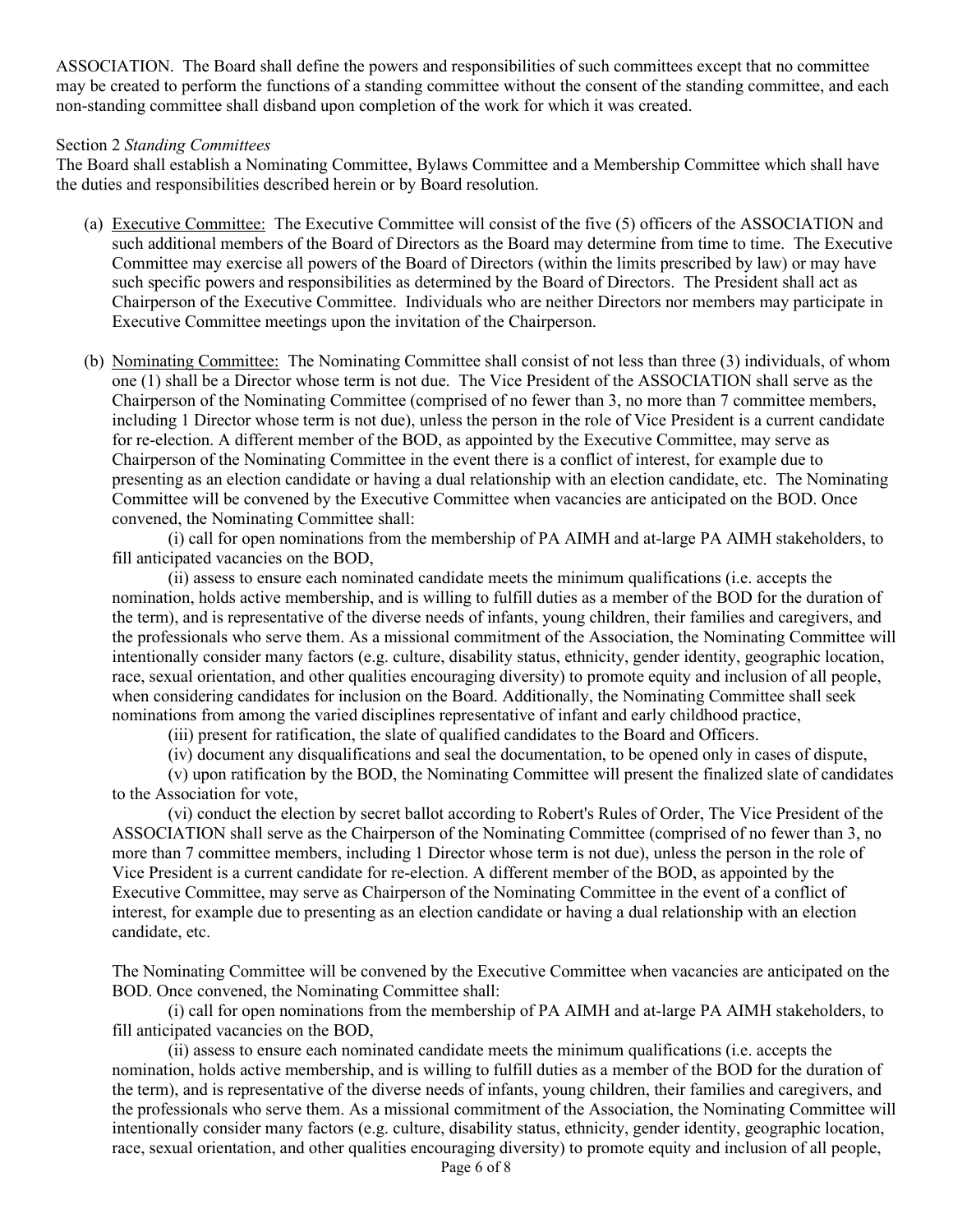when considering candidates for inclusion on the Board. Additionally, the Nominating Committee shall seek nominations from among the varied disciplines representative of infant and early childhood practice,

(iii) present for ratification, the slate of qualified candidates to the Board and Officers.

(iv) document any disqualifications and seal the documentation, to be opened only in cases of dispute,

(v) upon ratification by the BOD, the Nominating Committee will present the finalized slate of candidates to the Association for vote,

- (vi) conduct the election by secret ballot according to Robert's Rules of Order,
- (vii) and present the election results to the ASSOCIATION membership.
- (c) Bylaws Committee: The Bylaws Committee shall maintain, review and submit recommendations for necessary changes in the Bylaws.
- (d) Membership Committee: The Membership Committee will be chaired by the Treasurer and shall receive, review and make recommendations upon application for membership.
- (e) Endorsement Committee: The Endorsement Committee is responsible for the implementation of the Endorsement system and maintain compliance with the licensure agreement with MI-AIMH and the Endorsement Policy Manual.

#### Section 3 *Special Committees*

Special committees may be appointed for a specified term by the President with the concurrence of the Board, for such special tasks as circumstances warrant. A special committee shall limit its activities to the accomplishment of the tasks for which it is appointed and shall have no power to act except as specifically conferred by action of the Board. Upon completion of the tasks for which it was created, a special committee shall stand discharged.

#### Section 4 *Committee Chairs and Members*

Committee chairpersons shall be appointed by the President; with the approval of the Board of Directors. Each Committee chairperson shall be responsible for selecting other members of the committee from the slate presented by the Nominating Committee. All committee appointments shall be subject to approval by the Board of Directors. All committee members shall serve for a one (1) year term or until their successors are duly elected. All committee members and committee chairpersons shall be subject to removal at any time by vote of a majority of the members of the Board of Directors then in office. The membership of committees, except the Executive Committee, may include persons who are not Directors.

#### Section 5 *Committee Quorum*

A majority of the members of each committee present in person shall constitute a quorum for the transaction of business, and the act of a majority of the members of any committee present at a meeting at which a quorum is present shall be the recommendations and activities since the prior Board meeting. Reasonable notice of the meetings of any committee shall be given to the members thereof and to the President, who shall have the right to attend and participate in the deliberations of all committees. The president or the committee chairperson may invite to any committee meeting such individuals as they may elect who may be helpful to the deliberations of the committee. Each committee may operate through the establishment of one or more subcommittees to be composed of such members of the committee and to have such duties and responsibilities as shall be delegated to the subcommittee by the committee. Each committee may adopt rules for its own operations and for the operations of its subcommittees not inconsistent with these Bylaws or the policies of the Board of Directors.

#### ARTICLE VII *Fiscal Matters*

## Section 1

The fiscal year of the ASSOCIATION shall begin on January 1 each year and shall end on December 31 of each year.

Section 2